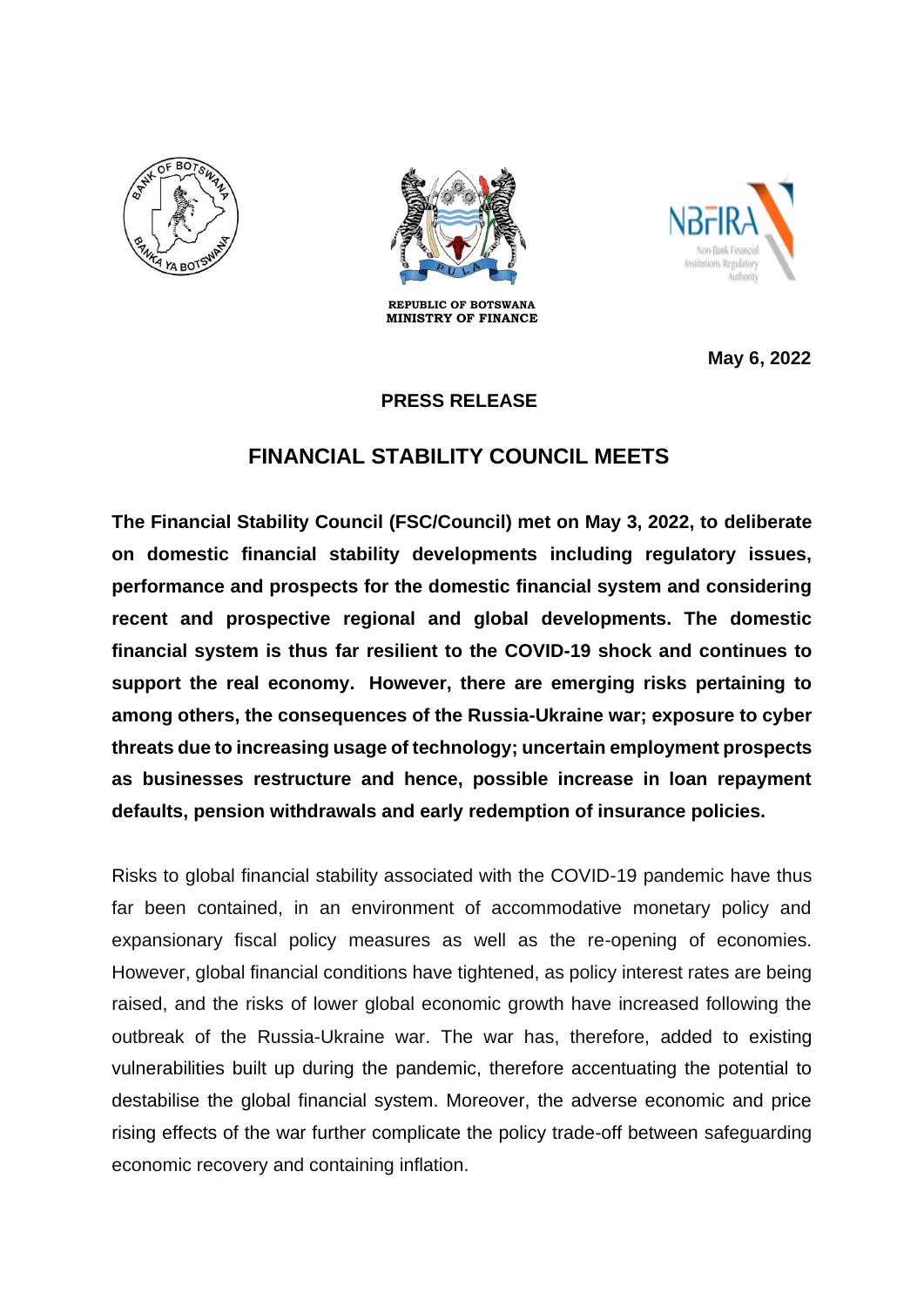Domestically, the Council noted that the macroeconomic environment remains conducive for financial stability despite sovereign vulnerabilities (i.e., reduced fiscal and external buffers) due to the current depressed global economic environment combined with long-term structural trends. The domestic macroeconomic environment will, however, continue to be shaped by the economic and price effects of the Russia-Ukraine war, COVID-19 profile and related containment measures and associated supply disruptions. The prevailing tight global financial conditions, which translate into high interest rates and, therefore, reduced access to credit and the likelihood of higher credit default risk, could spill over and test the resilience of the domestic financial system. Meanwhile, the domestic financial system continues to perform the expected function of financing other sectors of the economy, given the strong capital and liquidity position, profitability, as well as an enabling and effective regulatory environment.

Accordingly, the FSC observed that, overall, vulnerabilities to the domestic financial system are generally contained. Credit growth remains moderate and commensurate with the rate of increase in GDP, thus posing minimal risk to financial stability. Commercial bank credit grew by 4.6 percent in the year to February 2022 compared to 3.6 percent in the corresponding period of 2021. Household debt continues to drive bank credit, at P45.9 billion and constituting 66.4 percent of total credit in February 2022; nevertheless, at 23.5 percent of GDP, the level of household indebtedness remains modest. The ratio of non-performing loans to total loans remains relatively low at 4.8 percent in February 2022.

The continuing fall in excess market liquidity due to persistent foreign exchange outflows is likely to moderate following improvements in diamond sales. Nevertheless, ongoing geopolitical tensions continue to shape the diamond market dynamics.

The insurance and pensions sector continues to be solvent and liquid, although escalating claims associated with COVID-19 related deaths challenged profitability in the insurance business. Furthermore, there was notable recovery in the domestic capital market, as reflected in increased trading activity and liquidity in the Botswana Stock Exchange (BSE) during 2021 and into the first quarter of 2022. Asset prices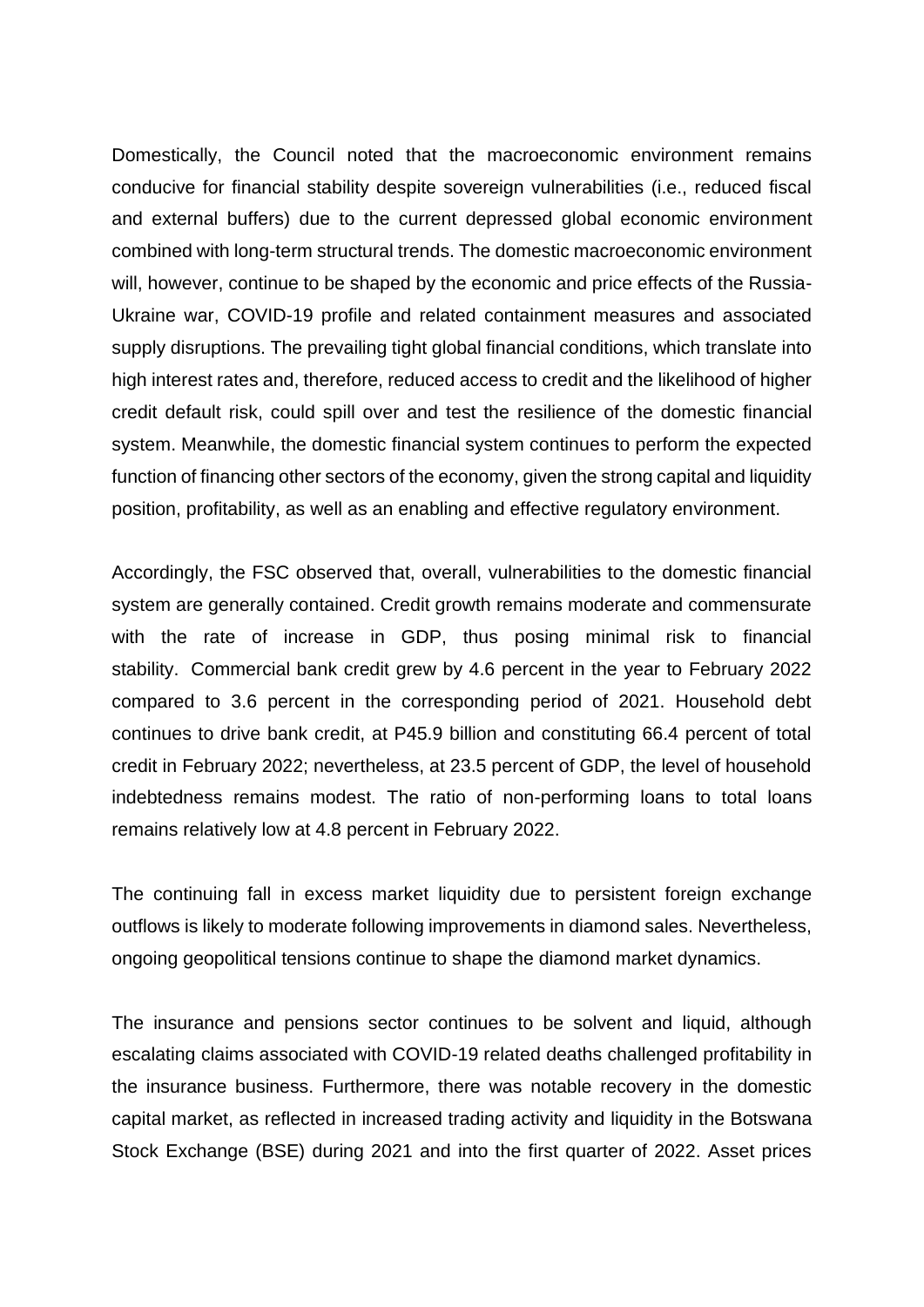have remained generally stable since the October 2021 Financial stability Report (FSR).

The existing macro-financial linkages between banks, non-bank financial institutions (NBFIs), the non-financial sector (government, corporate and households) and the external sector remain extensive and strong and pose a risk of contagion, where a weakness in one of the elements of the financial system cascades to others. Nevertheless, the risk is moderated by effective prudential regulation and supervision of the domestic financial system.

Risks from Anti-Money Laundering/Counter Financing of Terrorism/Counter Proliferation Financing (AML/CFT/CFP) deficiencies are expected to moderate following the removal of Botswana from the Financial Action Task Force (FATF) grey list and the European Union's list of high risk third countries.

On financial market infrastructures (namely payment systems, central securities depository and securities settlement systems), the FSC noted that they remain stable and robust thus, promoting domestic financial stability. A notable development is the increased digitalisation of the financial system given the increased uptake of more cost-efficient, safe, secure and convenient digital/electronic payment instruments. Concomitantly, the use of cheques in Botswana will be discontinued effective January 1, 2024. The enhanced efficiency and potential for financial inclusion engendered by digitalisation should ensure sustenance of well-functioning domestic payments systems that support monetary policy transmission, economic activity, as well as maintenance of financial stability.

Finally, the FSC noted that the Bank of Botswana introduced monetary policy reforms as announced in February 2022 and which came into effect on April 28, 2022, to enhance policy transmission and potency. The reforms include the decision to adopt the Monetary Policy Rate (MoPR) as the new policy signalling rate in place of the Bank Rate. The overarching objective of these reforms is to afford a direct link between the monetary policy stance or changes and the setting of deposit and lending interest rates by commercial banks. As a result, commercial banks would appropriately channel the policy stance or changes to their depositors and borrowers; accordingly influencing